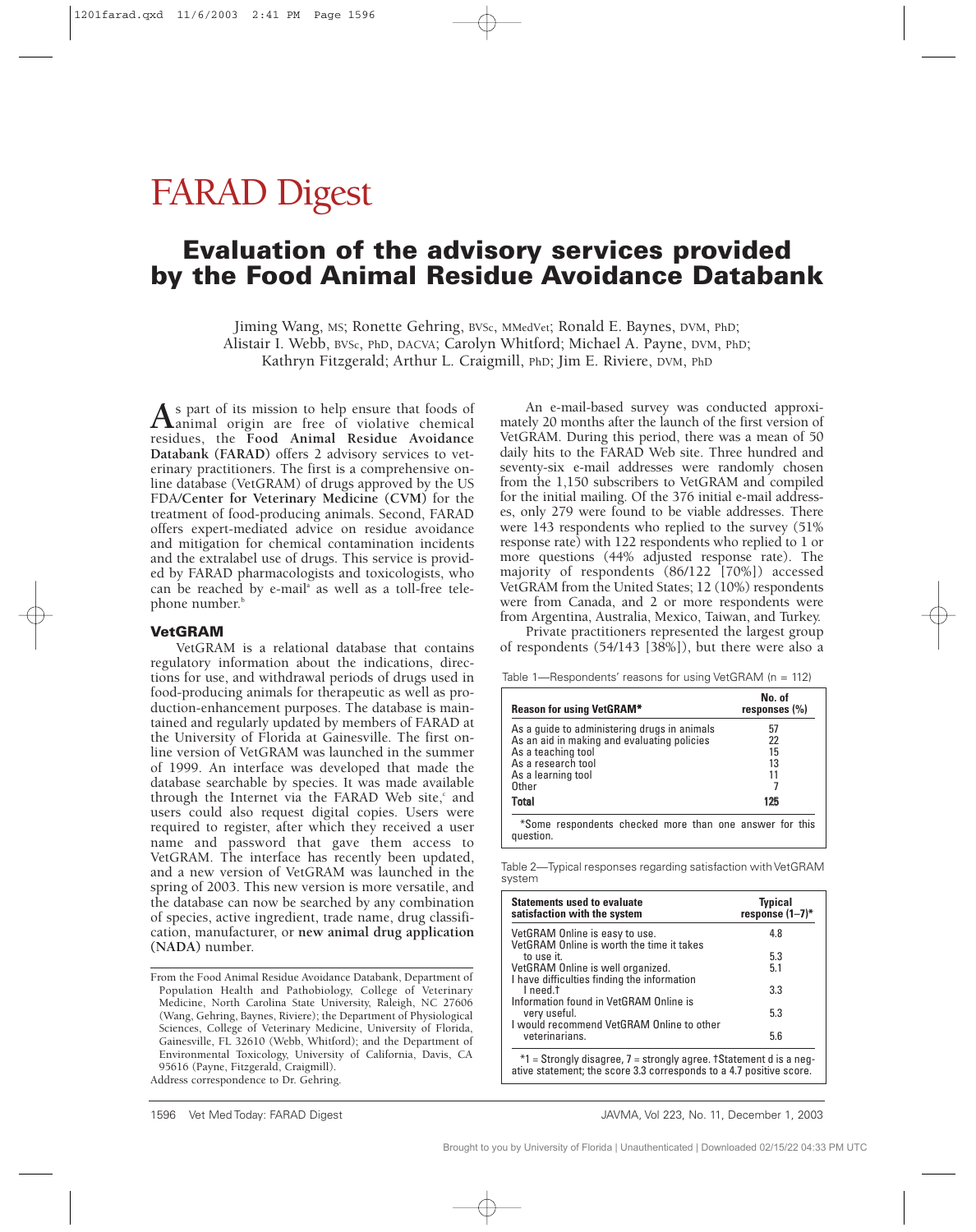

Figure 1—Number of inquiries to Food Animal Residue Avoidance Databank (FARAD) from the different states of the continental United States.

substantial number of respondents from academia (36/143 [25%]) and government (24/143 [17%]). More than half of the respondents (74/143 [52%]) had heard of VetGRAM by word of mouth. Other major channels through which users had heard of VetGRAM were journal articles (51/143 [36%]) and Internet search engines (31/143 [22%]). The reasons for using VetGRAM were numerous **(Table 1)**. Most respondents were moderate users of VetGRAM (more than once a year, but less than once a month). None of the respondents accessed VetGRAM more than once a week. The majority (139/143 [97%]) of respondents rated their level of computer skills as either medium or high.

Respondents were asked to indicate their satisfaction with the VetGRAM system by rating statements according to the degree to which they agreed with them **(Table 2)**. The typical response to all the statements was positive, indicating that users were generally satisfied with the system.

#### **Telephone and E-mail Inquiries**

Veterinarians who require advice can contact FARAD either by using the toll-free telephone number<sup>b</sup> or by e-mail.<sup>4</sup> Telephone inquiries are usually recorded on an answering machine, and callers can expect a response within the same working day. More time may be required to formulate a final response for complicated cases. There are 2 FARAD access centers (North Carolina State University and University of California at Davis), which alternate duties on a weekly basis**.**

All telephonic and e-mail inquiries made to the FARAD access centers are entered into a relational  $database<sup>d</sup>$ . The following information is recorded in this database: geographic location of caller, method of inquiry (e-mail or telephone), drug(s) involved, and species involved. This database was used to determine the number and nature of inquiries received during the period January 2000 through December 2002. These data form the basis of this report.

FARAD received 1,145 inquiries during the period



Figure 2—Antimicrobial inquiries by group.

beginning January 2000 through December 2002, with over 90% received by telephone. The largest proportion of inquiries came from California (252/1,145 [22%]), followed by Ohio (115/1,145 [10%]) and then Alabama, Wisconsin, and Texas (57/1,145 [5%]; **Fig 1**). Calls were also received from Alaska (21 calls), Hawaii (1), and outside the United States (total of 42). The latter were mostly from Canada, Spain, and the United Kingdom.

Callers most commonly inquired about antimicrobials **(Fig 2; Table 3)**, and almost half were about drugs used in dairy cattle **(Fig 3)**. Many inquiries were also about swine and beef cattle. Although most of the inquiries were received from private veterinary practitioners, a substantial number were also received from individuals from academic institutions (175 calls) and governmental departments (109) or from stakeholders from various industries such as feed mills, pharmaceutical companies, and producer groups (44).

Various sectors of the veterinary profession and livestock industry used the services offered by FARAD. The number of inquiries received by the hotline and the amount of hits to the Web site indicate that there is a need for information on residue avoidance, not only for individual cases of extralabel drug use or exposure to environmental contaminants, but also for general information and education. Although the information offered pertains